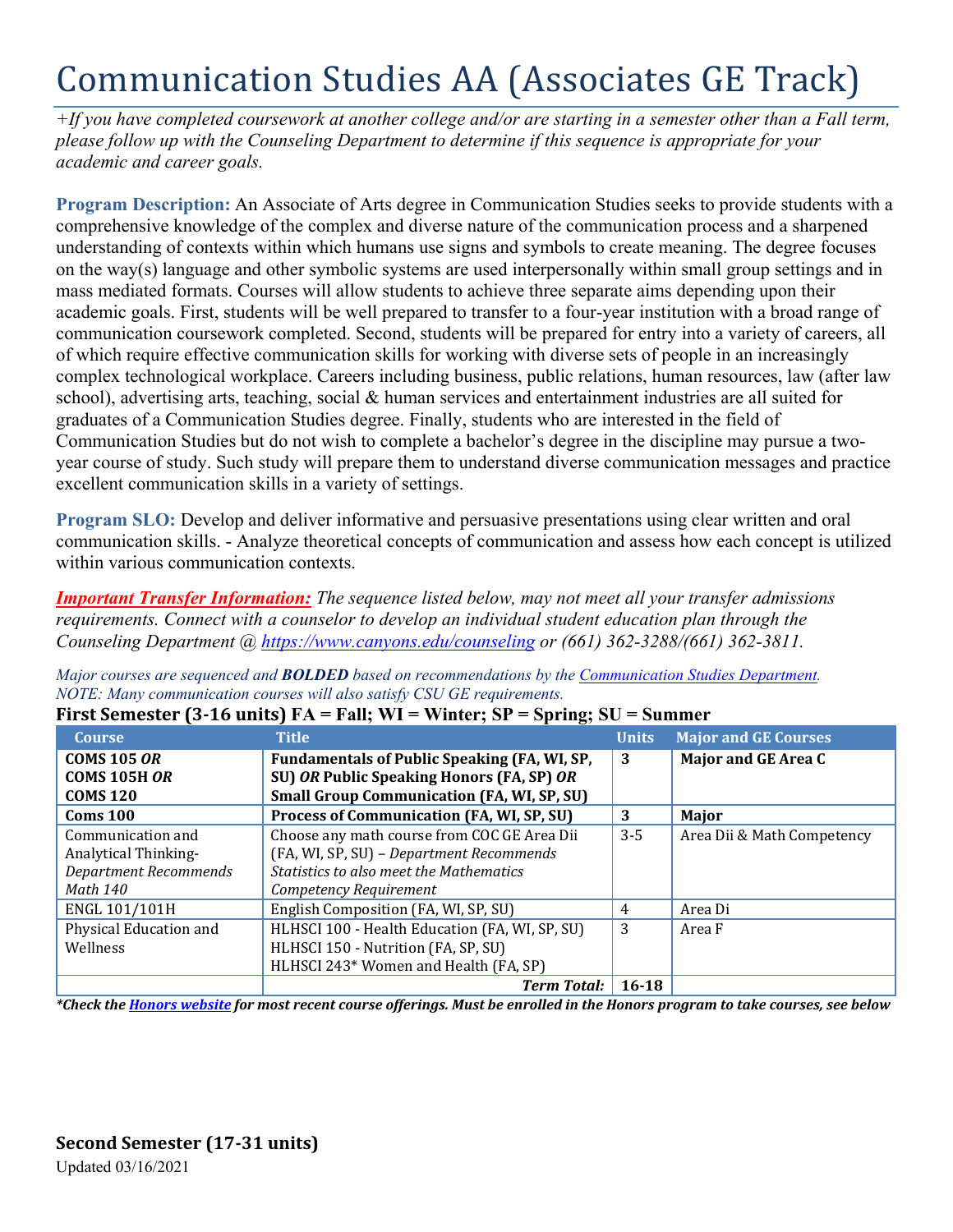| <b>Course</b>               | <b>Title</b>                                         | <b>Units</b> | <b>Major and GE Courses</b>  |
|-----------------------------|------------------------------------------------------|--------------|------------------------------|
| <b>COMS 150 or</b>          | Oral Interpretation (FA, SP) or                      | 3 OR         | Major                        |
| <b>COMS 190</b>             | <b>Forensics (FA, SP)</b>                            | $1 - 4$      |                              |
| <b>COMS 225 or</b>          | <b>Strategies of Argumentation (FA, SP) or</b>       | 3            | Major                        |
| <b>COMS 227</b>             | <b>Introduction to Rhetorical Criticism (FA, SP)</b> |              |                              |
| Natural Sciences Course     | Choose one course from COC GE Area A (lab not        | 3            | Area A                       |
|                             | <i>required</i> ) (FA, WI, SP, SU)                   |              |                              |
| American Institutions       | Complete first course in chosen option - (note:      | 3            | American Institutions Area E |
| Course - Choose Option I or | must take both classes within one option)            |              |                              |
|                             | (FA, WI, SP, SU) - see table below                   |              |                              |
| Elective Course             | Choose any course that is an associate degree        | 3            | Elective                     |
|                             | applicable course (FA, WI, SP, SU)                   |              |                              |
|                             | <b>Term Total:</b>                                   | 15-16        |                              |

# Third Semester (32-46 units)

| <b>Course</b>                   | <b>Title</b>                                                                                                      | <b>Units</b> | <b>Major and GE Courses</b>  |
|---------------------------------|-------------------------------------------------------------------------------------------------------------------|--------------|------------------------------|
| <b>Group 1 Major Course</b>     | Choose any course from Group 1 listed below<br>(FA, WI, SP, SU)                                                   | 3            | Major                        |
| <b>Group 1 Major Course</b>     | Choose any course from Group 1 listed below<br>(FA, WI, SP, SU)                                                   | 3            | Major                        |
| Social Science Course           | Choose one course from COC GE Area B<br>(FA, WI, SP, SU)                                                          | $3-4$        | Area B                       |
| American Institutions<br>Course | Complete second course in chosen option - (note:<br>must take both classes within one option)<br>(FA, WI, SP, SU) | 3            | American Institutions Area E |
| Elective Course                 | Choose any course that is an associate degree<br>applicable course (FA, WI, SP, SU)                               | 3            | Elective                     |
|                                 | Term Total:   $15-16$                                                                                             |              |                              |

# **Fourth Semester (48-60 units)**

| <b>Course</b>               | <b>Title</b>                                    | <b>Units</b> | <b>Major and GE Courses</b>  |
|-----------------------------|-------------------------------------------------|--------------|------------------------------|
| <b>Group 1 Major Course</b> | Choose any course from Group 1 listed below     | 3            | Major                        |
|                             | (FA, WI, SP, SU)                                |              |                              |
| Diversity Requirement       | Choose one course from the GE list of diversity | 3            | <b>Diversity Requirement</b> |
|                             | courses (FA, WI, SP, SU) - Department           |              |                              |
|                             | Recommends: COMS 235, 256 or 260                |              |                              |
| Elective Course- Department | Choose any course that is an associate degree   | 3            | Elective                     |
| Recommends COMS courses     | applicable course (FA, WI, SP, SU)              |              |                              |
| Elective Course- Department | Choose any course that is an associate degree   | 3            | Elective                     |
| Recommends COMS courses     | applicable course (FA, WI, SP, SU)              |              |                              |
| Elective Course- Department | Choose any course that is an associate degree   | $2+$         | Elective                     |
| Recommends COMS courses     | applicable course (FA, WI, SP, SU)              |              |                              |
|                             | <b>Term Total:</b>                              | 14           |                              |

# **Total Units: 60+**

# *NOTE: Many COMS courses also satisfy GE, resulting in additional elective units needed to meet the 60 minimum units required*

#### **Group 1 – Need three courses from this area (9 units)**

| COMS 235*    | Intergenerational Communication (offered on a rotating cycle every other spring) |  |
|--------------|----------------------------------------------------------------------------------|--|
| COMS 246     | Interpersonal Communication (FA, SP)                                             |  |
| COMS 256*    | Intercultural Communication (FA, WI, SP, SU)                                     |  |
| COMS 260 $*$ | Communication and Gender (FA, SP, SU)                                            |  |
| COMS 270     | Communication and Leadership (FA)                                                |  |
| ------       |                                                                                  |  |

COMS Courses with an (\*) indication may also meet the AA Diversity GE

**American Institutions Requirement –** Select one of the options below and complete a total of 6 units